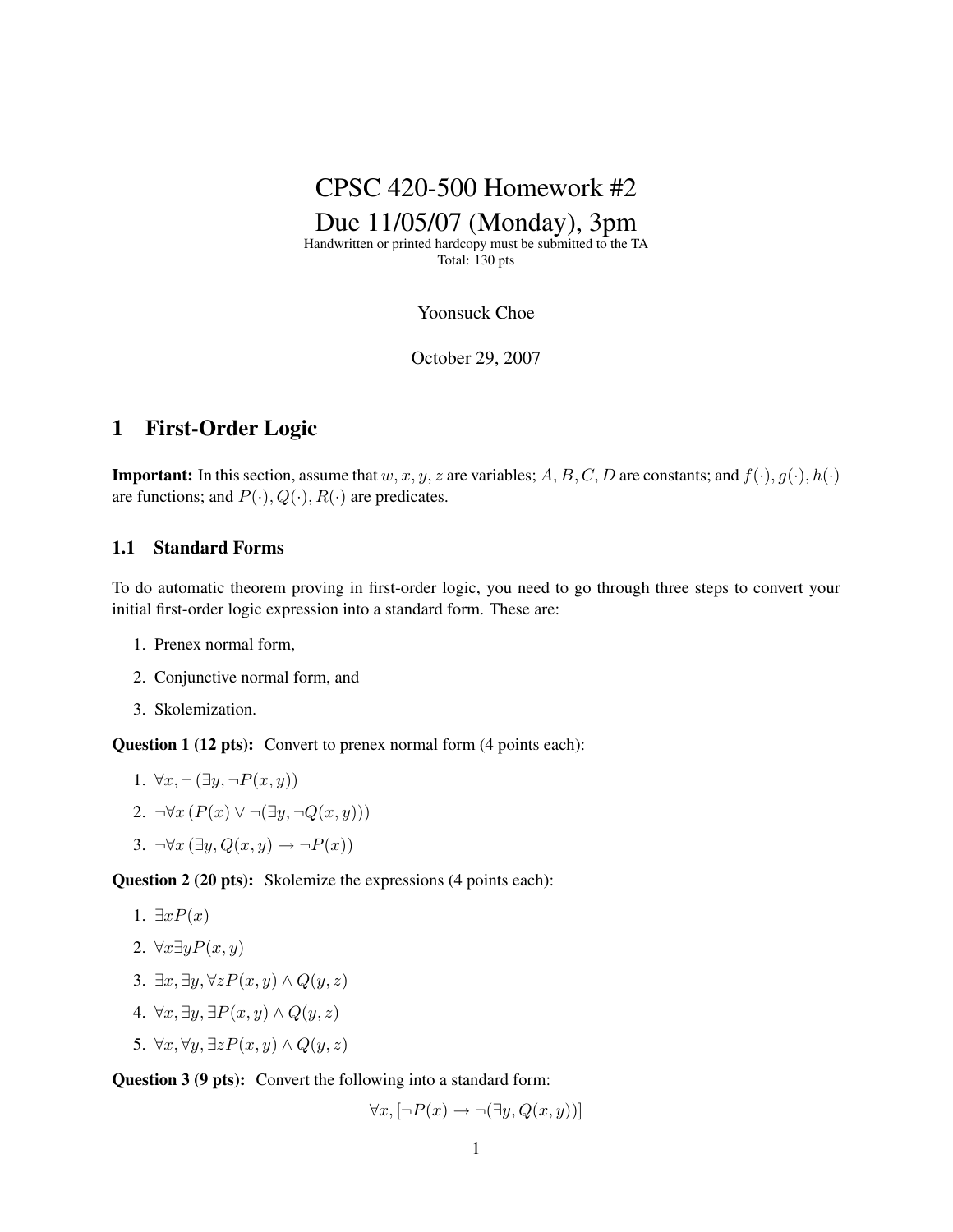#### 1.2 Substitution and Unification

Question 1 (9 pts): Apply the following substitutions to the expressions (3 point each);

- 1. Apply  $\{x/f(A)\}\$  to  $P(x, y) \vee Q(x)$ .
- 2. Apply  $\{x/A, y/f(z)\}\$  to  $P(x, y) \vee Q(x)$ .
- 3. Apply  $\{y/x\}$  to  $P(x, y) \vee Q(x)$ .

Question 2 (16 pts): For each of the following, (1) find the unifier, and (2) show the unified expression. For example, given  $P(A)$  and  $P(x)$ , the unifier would be  $\{x/A\}$ , and the unified expression  $P(A)$ . If the pair of expressions is not unifiable, indicate so. (4 points each):

- 1.  $P(x, f(B))$  and  $P(A, f(y))$
- 2.  $P(x, f(A))$  and  $P(y, y)$
- 3.  $P(x, f(y), y)$  and  $P(A, f(g(w)), g(A))$
- 4.  $P(A, f(y), y, A)$  and  $P(x, f(q(x)), q(B), w)$

**Question 3 (20 pts):** Show that  $R(A)$  is a logical consequence of the following. Use **resolution**. Turn into a normal form as necessary.

- 1.  $\forall x, \forall y, (\neg P(x) \rightarrow (Q(x, y) \vee R(y)))$
- 2.  $\exists x, \neg P(x)$
- 3.  $\forall w, \forall z, (\neg Q(w, z) \vee R(w))$

## 2 Uncertainty and Probabilistic Reasoning



<span id="page-1-0"></span>Figure 1: Belief Network. See problem 1.

**Question 1 (10 pts):** Given the Belief network as shown in figure [1,](#page-1-0) calculate the two joint probability values and answer the question. Note that in this section  $P(\cdot)$  denotes the probability of the event. (5 points each):